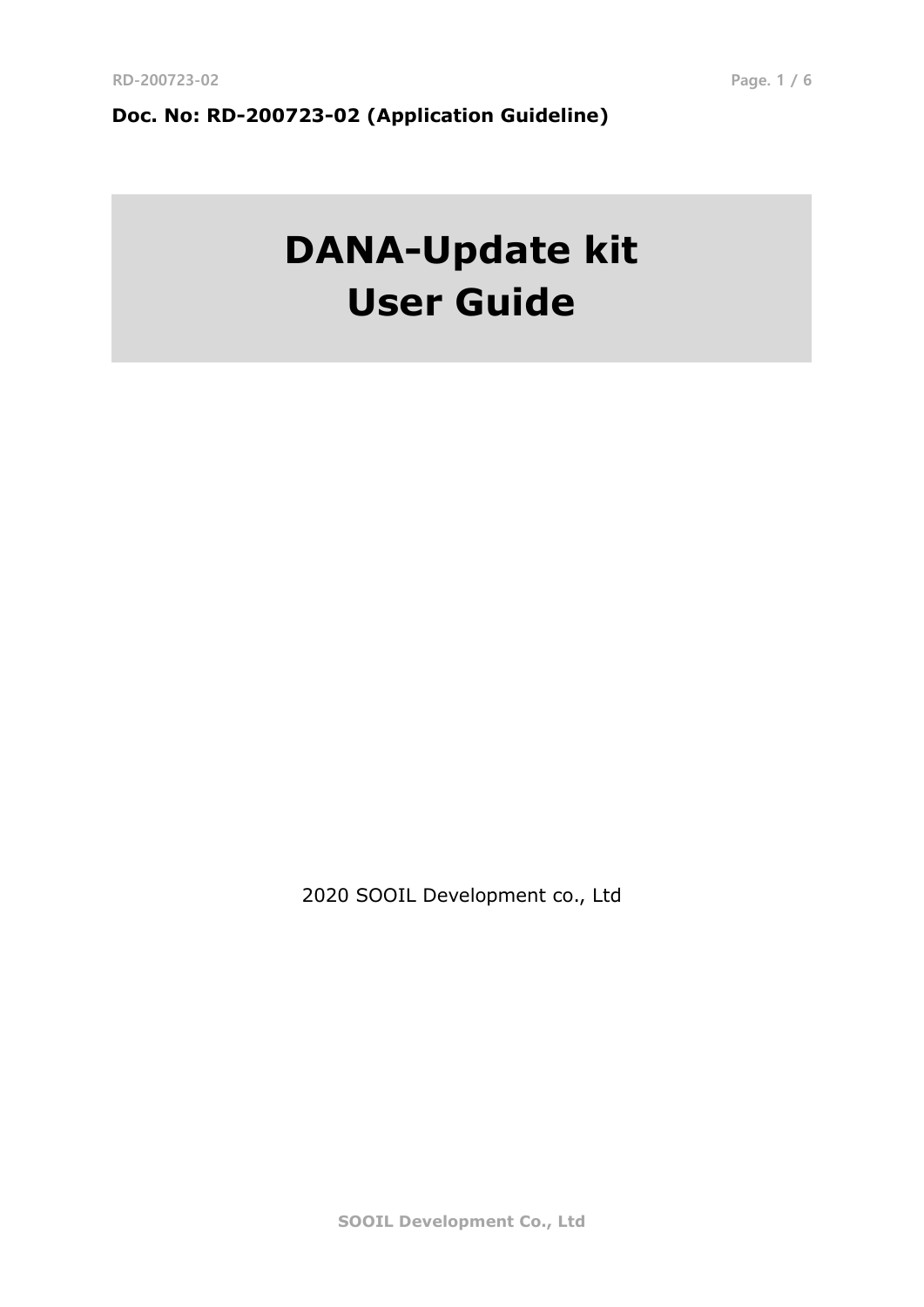**Warning** This guideline is for using the DANA-UpdateKit application to update the DANA RS insulin pump firmware.

**Caution** This application for updating the DANA RS insulin pump could alter any/all settings within the insulin pump. Before beginning this process, ensure any required history is saved and all basal, bolus, CIR, CF and personalized pump settings are saved or recorded!

#### **Step 1- Install the application**

- $\checkmark$  Ensure the Smart Phone has full battery power or is plugged into an external power supply
- $\checkmark$  Install the into a (v7>) Android Smart Phone / available from Google Play store
- $\checkmark$  Install the into a (iOS 9.0>) iOS Smart Phone / available from App **Store**
- $\checkmark$  The Smart phone requires data communication (either SIM or Wi-Fi)

#### **Step 2- Preparing of DANA RS Insulin pump**

- 1. Prepare a DANA RS insulin pump and a sufficiently charged battery.
- 2. Press and hold the 'OK' button on the DANA RS pump whilst inserting the battery.
- 3. The DANA RS pump should be displaying the screen image as shown? (BLE READY)



**Caution** If the DANA RS pump is damaged or has error codes displayed? The update process may be affected. inspect the pump before starting the update.

This application is only for Updating Version 1.0 DANA RS –do not update any later/newer DANA RS insulin pump versions!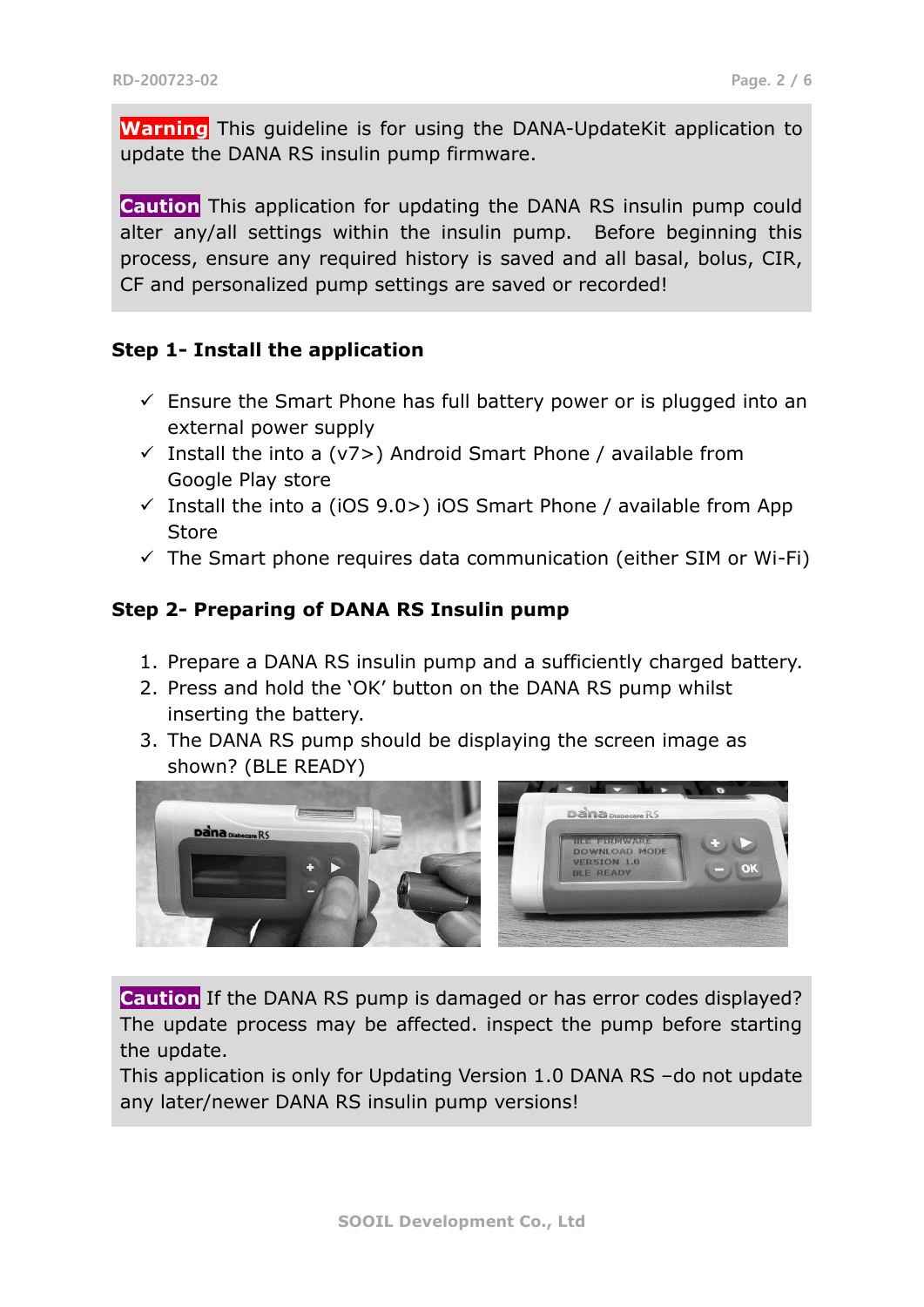# **Step 3 - Preparing of DANA-Updatekit application**

1. Open the "DANA-Updatekit " Application on the smartphone.



**Notice** Depending on the country, the firmware, language, and settings may differ.

2. Select 'Done' to accept terms.



3. Select 'refresh' to scan for pump!

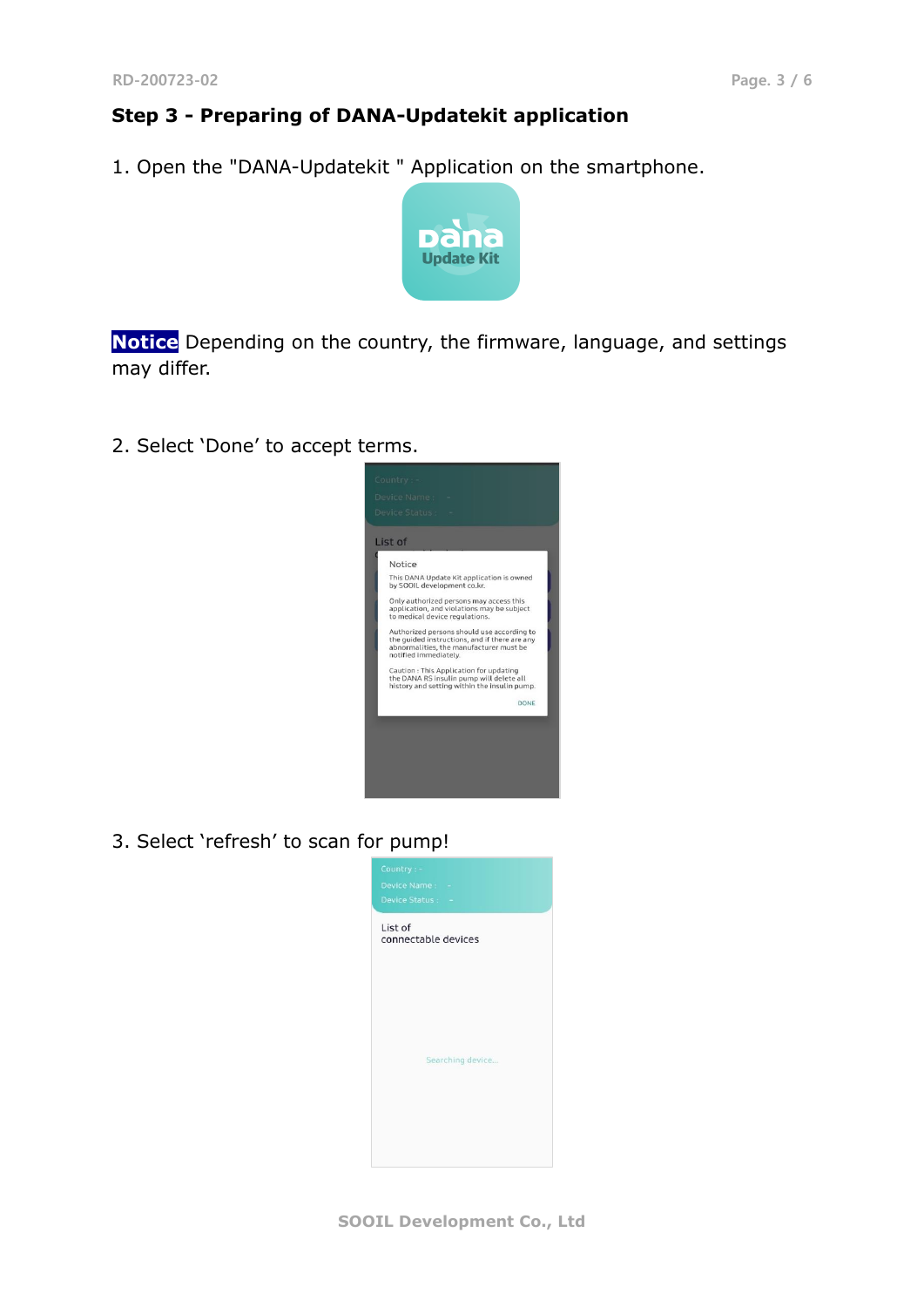## **Step 4 - Upgrade DANA RS Firmware**

1. DANA-Updatekit searches for nearby pumps. Select the correct DANA RS serial number from the list.

| ID(Country): air001(KOR)<br>Device Name -<br><b>Device Status</b> |            |
|-------------------------------------------------------------------|------------|
| List of<br>connectable devices                                    |            |
| <b>TNF00020AK</b>                                                 | <b>BLE</b> |
| <b>TNF00035AK</b>                                                 | <b>BLE</b> |
| UCB00009RF                                                        | <b>BLE</b> |
| UDF00024RB                                                        | <b>BLE</b> |
| <b>Refresh</b>                                                    |            |

2. DANA-Updatekit will then request a country to be selected?



#### **Caution**

- Select the correct Country to ensure default settings and language are correct.
- It is possible that other apps interfere with DANA-Updatekit. Close all other applications before proceeding. Especially CamAPSfx, Diabeloop or other APS, should be closed first!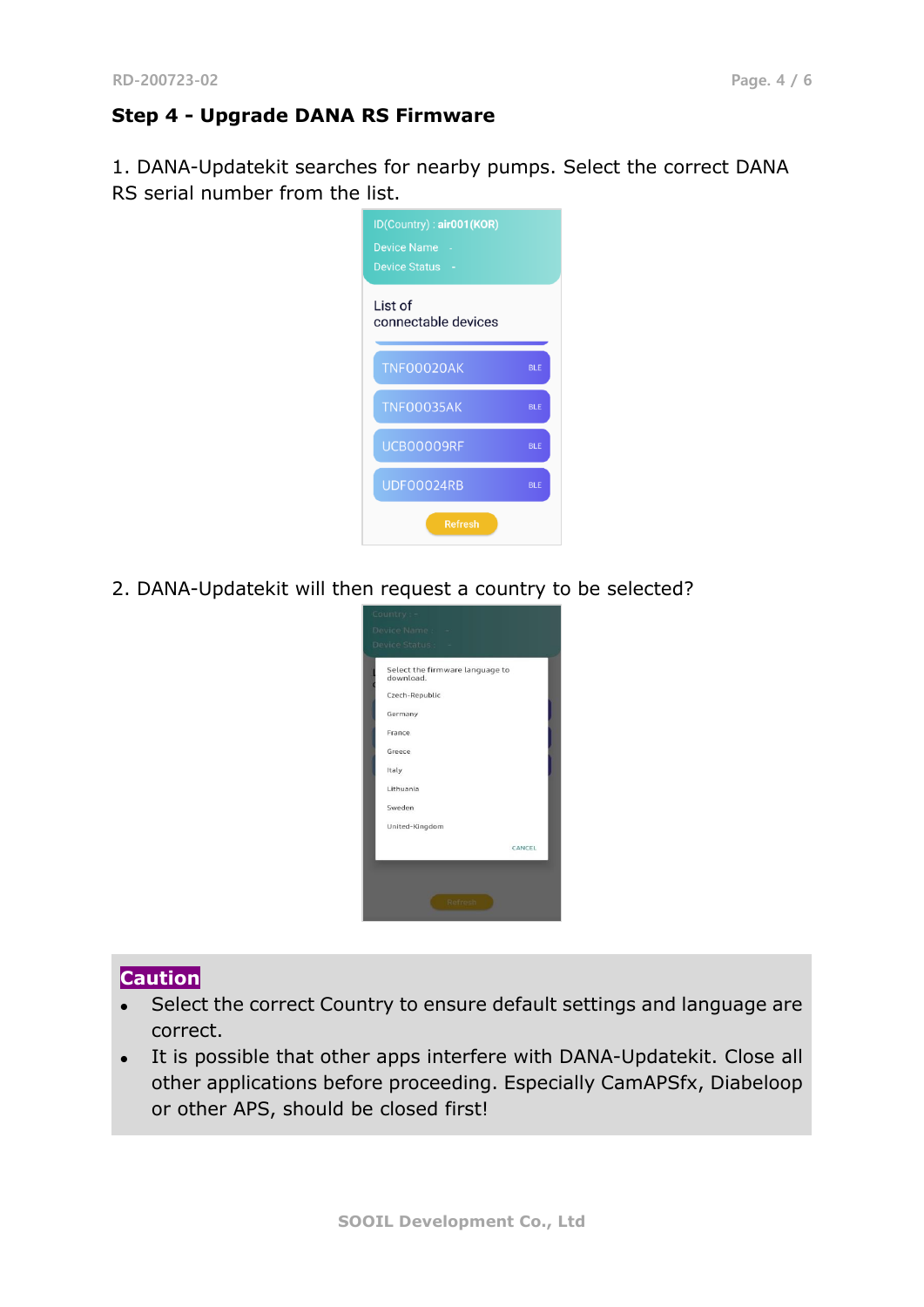## **Step 5 – Updated DANA RS Firmware**

The new firmware will automatically begin install. (*could take 3-5minutes)*



Upon completion… DANA-UpdateKit will display a completed message and a melody will sound from the pump.



Remove the battery from the pump to silence then reinsert it the usual way to restart the DANA RS pump normally.